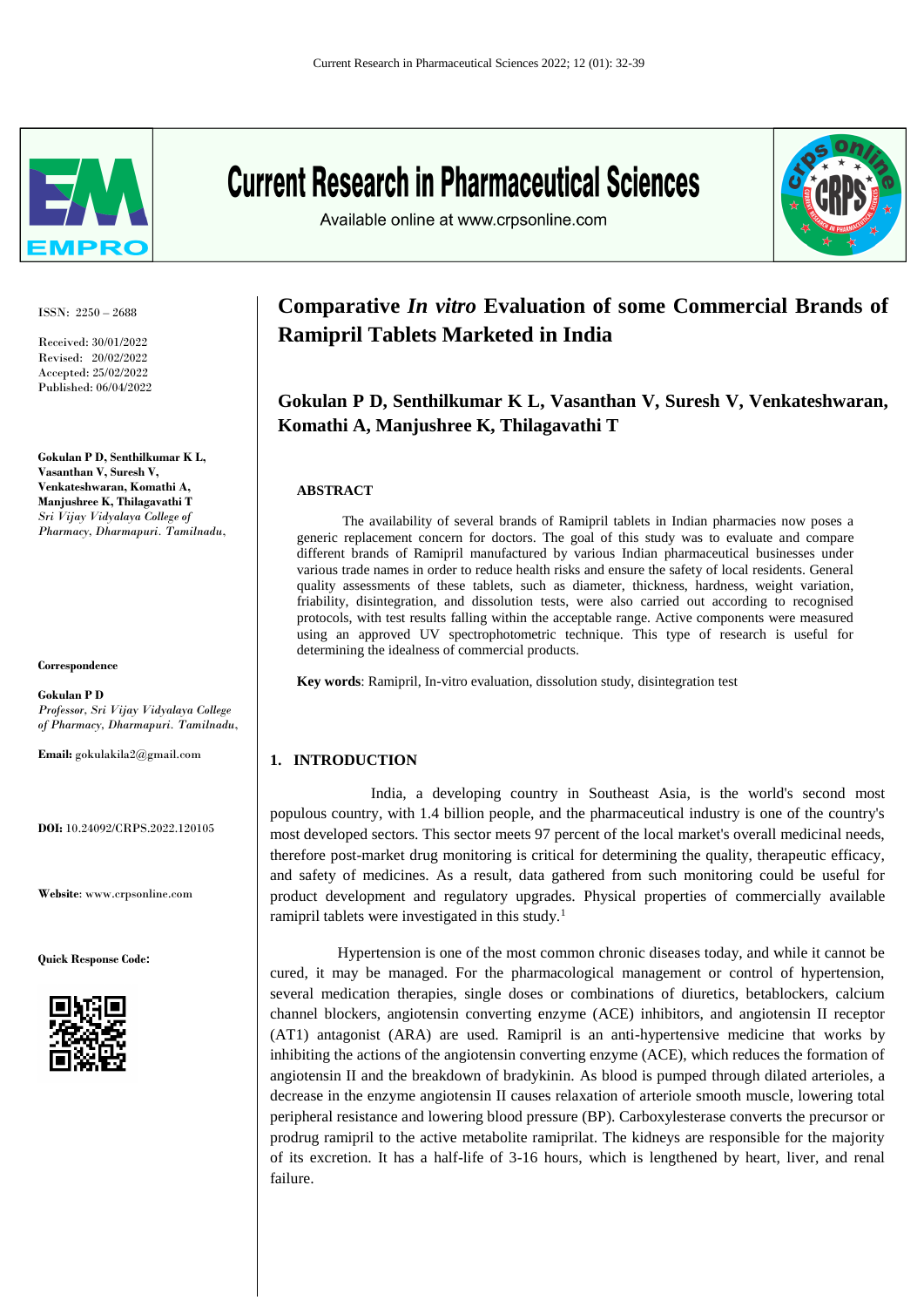The drug is used to treat high blood pressure alone or in conjunction with other drugs. The medicine is also used to lower the risk of stroke and heart attack in people who are at high risk for these disorders, as well as to increase survival in those who have heart failure after a heart attack. It is taken once a day at a dose of 80 mg or 160 mg.

 In a process catalysed by angiotensin converting enzyme, angiotensin II is produced from angiotensin I. Angiotensin II is the major pressor of the rennin-angiotensin system, affecting vasoconstriction, aldosterone synthesis and release, cardiac stimulation, and sodium reabsorption in the kidneys. Ramipril reduces angiotensin II's vasoconstriction and aldosterone secretion actions by preventing angiotensin II's binding to the angiotensin II type 1(AT1) receptor, causing blood vessels to relax and widen, lowering blood pressure and improving blood flow. Only 25% of Ramipril is absorbed after oral dosing. Ramipril's limited bioavailability is due to its weak water solubility. Ramipril is easily soluble in alkaline solution as the equivalent salt, despite its lower water solubility. $2^{-11}$  Ramipril is a Class II drug with poor solubility and high permeability, according to the Bio-pharmaceutics Classification System [BCS].

 Because of their tremendous importance in forecasting bioavailability and product quality, India is a market that places a strong emphasis on disintegration and dissolution studies. Other general quality criteria of these tablets were assessed using known protocols, including diameter, thickness, hardness, friability, weight fluctuation, disintegration time, UV spectrophotometric method. 12-15

## **2. MATERIALS AND METHODS**

# **2.1 Materials**

#### *2.1.1 Ramipril Drug*

 Standard was a generous donation from Popular Pharmaceuticals Ltd. in India.

#### *2.1.2 Dosage method*

 Three different brands of ramipril tablets (5 mg) were obtained from a local drug store in Salem. The samples' manufacturing licence numbers, batch numbers, production, and expiry dates were all double-checked. They were coded A, B, and C at random and stored properly.

#### *2.1.3 Solvents and reagents*

 The potassium dichromate and hydrochloric acid employed in this study were analytical-reagent grade, and the study also included distilled water and phosphate buffer.

#### *2.1.4 Instruments*

 Frability test instrument, single pan balance, UV/visible spectrophotometer, Ultarsonic bath sonicator venire caliperse, tablet hardness tester, tablet disintegration test machine, tablet dissolving tester (thickness tester).

## **2.2 Methodologies**

#### *2.2.1 Diameter and thickness measurement tests*

 The diameter and thickness of 20 tablets from four different brands were measured with an electronic digital calliper (MEGA Digital Clipper) to estimate the average diameter and thickness.

#### *2.2.2 Test for hardness*

 Tablets must have a certain level of strength, hardness, and resistance to friability, as well as the ability to endure mechanical shocks during packaging and shipment. Pfizer and Monsanto use a tester to determine the hardness of the pills. To conduct this test, ten tablets from each brand were randomly picked and placed between two plungers, with force applied to the plungers and the pressure at which each tablet was crushed recorded. As a result, tablet crushing strength is frequently referred to as hardness.

#### *2.2.3 Friability test*

 Pre-weighed tablets (20) were placed in Roche friabilator and were subjected to 100 revolutions at 25rpm for 4 minutes at a height of 6 inches. The tablets were de-dusted and reweighed.

$$
\% F = \frac{\text{initial weight}-final weight}{\text{initial weight}} \times 100
$$

#### *2.2.4 Weight variation*

 20 tablets were selected randomly from a batch and were individually weighed and then the average weight was calculated. The individual weight was then compared with the average value to find the deviation in weight.

Average weight of tablet=
$$
\frac{\text{total weight of 20 tablets}}{20}
$$
 Deviation (%) = 
$$
\frac{\text{weight of each tablet} - \text{average weight of tablet}}{\text{average weight of tablet}} \times 100
$$

#### *2.2.5 Disintegration test in vitro*

 The Tablet Disintegration Tester (Veego, India) vessel was first filled with 900 ml distilled water and the temperature was set to 37°2°C. The assembly should be raised and lowered 30 times per minute in the 0.1 N HCl maintained at 37°2°C. Six tablets from each brand were taken and placed in the disintegration chamber's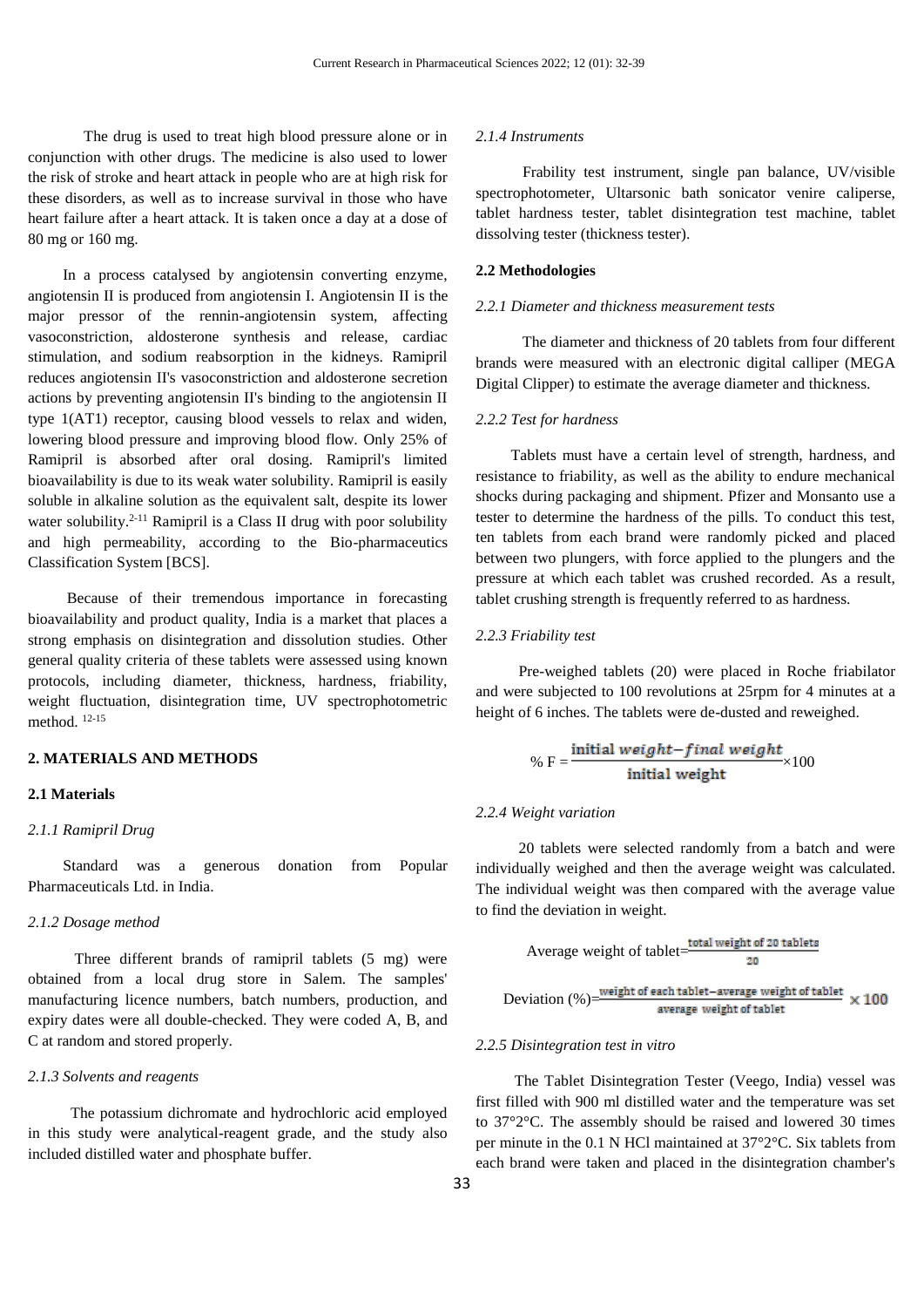basket, along with the disc. The machine was started, and the disintegration time (DT) was measured and recorded as the time when no particle remained on the system's basket.

#### *2.2.6 Dissolution studies in vitro*

 The dissolution research of four brands of Ramipril was conducted using a dissolution tester (Electrolab, India) with a USP apparatus type II (paddle) spinning at 75 RPM. The dissolution medium consisted of 900 cc of 0.1 N HCl and phosphate buffer (pH 5.8) kept at 370.5°C. 5 ml of dissolution sample was pulled out at 0, 10, 20, 30, 40, 50, and 60 minutes in all tests and replaced with an equal volume of fresh medium at every 5-minute interval. The samples were filtered before being measured at 210 nm with a UV-VIS spectrophotometer. A standard curve of pure API was used to determine sample concentration, and sample concentration was determined using the  $Y= mX + C$  equation.

#### *2.2.7 Assay*

 Each brand's tablets were weighed and then coarsely pulverised. The powder equivalent to 5 mg of Ramipril was dissolved in phosphate buffer (pH 5.8) and sonicated to dissolve the powdered material in flasks. The solution was then filtered, and the filtrate was diluted appropriately. A UV-VIS spectrophotometer was used to measure absorbance values at the maximum wavelength (max) of these concentrations. By scanning samples from 200 to 400 nm, the maximum wavelength (max) was discovered to be 206 nm.<sup>16-17</sup>

# **3. RESULTS AND DISCUSSION**

#### **3.1 Thickness Measurement Test**

 A venire caliperse was used to measure the thickness of 20 tablets randomly selected from each formulation trial batch. The results were shown in table no. 1

| Table No 1 |  |  |
|------------|--|--|
|------------|--|--|

| <b>BRAND NAME</b> | <b>AVERAGE</b><br>THICKNESS(mm) |
|-------------------|---------------------------------|
| Ramistar          | $3.97 \pm 0.03$                 |
| Ramilace          | $3.31 + 0.23$                   |
| Cardace           | $3.60+0.61$                     |
| Ziram             | $3.38 \pm 0.12$                 |

#### **3.2 Hardness Test**

 Handling in the manufacturing, wrapping, and transportation processes requires a suitable hardness. Pfizer and Monsanto use a tester to determine the hardness of the pills. Tablets must be sufficiently hard to develop into high-quality items. The results were shown in table no2

| <b>BRAND</b><br><b>NAME</b> | <b>AVERAGE</b><br><b>HARDNESS</b> | <b>STANDARD</b><br><b>DEVIATION</b> |
|-----------------------------|-----------------------------------|-------------------------------------|
| Ramistar                    | $\mathfrak{D}$                    | 0.0083666                           |
| Ramilace                    |                                   | 0.0130384                           |
| Cardace                     | 3                                 | 0.0089442                           |
| Ziram                       |                                   | 0.0140364                           |

**Table no 2**

#### **3.4 Weight Fluctuation Test**

 The average weight was computed after 20 tablets were randomly picked from a batch and individually weighed. The variance in weight was calculated by comparing the individual weight to the average value. The results were shown in table no. 3

#### **Table No 3**

| <b>BRAND NAME</b> | <b>AVERAGE WEIGHT/MG</b> |
|-------------------|--------------------------|
| Ramistar          | $502.6 \pm 0.13$         |
| Ramilace          | $497.1 \pm 0.16$         |
| Cardace           | $505.7 \pm 0.17$         |
| Ziram             | $503.0 \pm 0.35$         |

#### **3.5 Disintegration Test**

 The disintegration time was calculated using a Tablet Disintegration Tester with 900ml of 0.1N HCl as the disintegrating medium and phosphate buffer at 37°C 2°C. The results were shown in table no 4.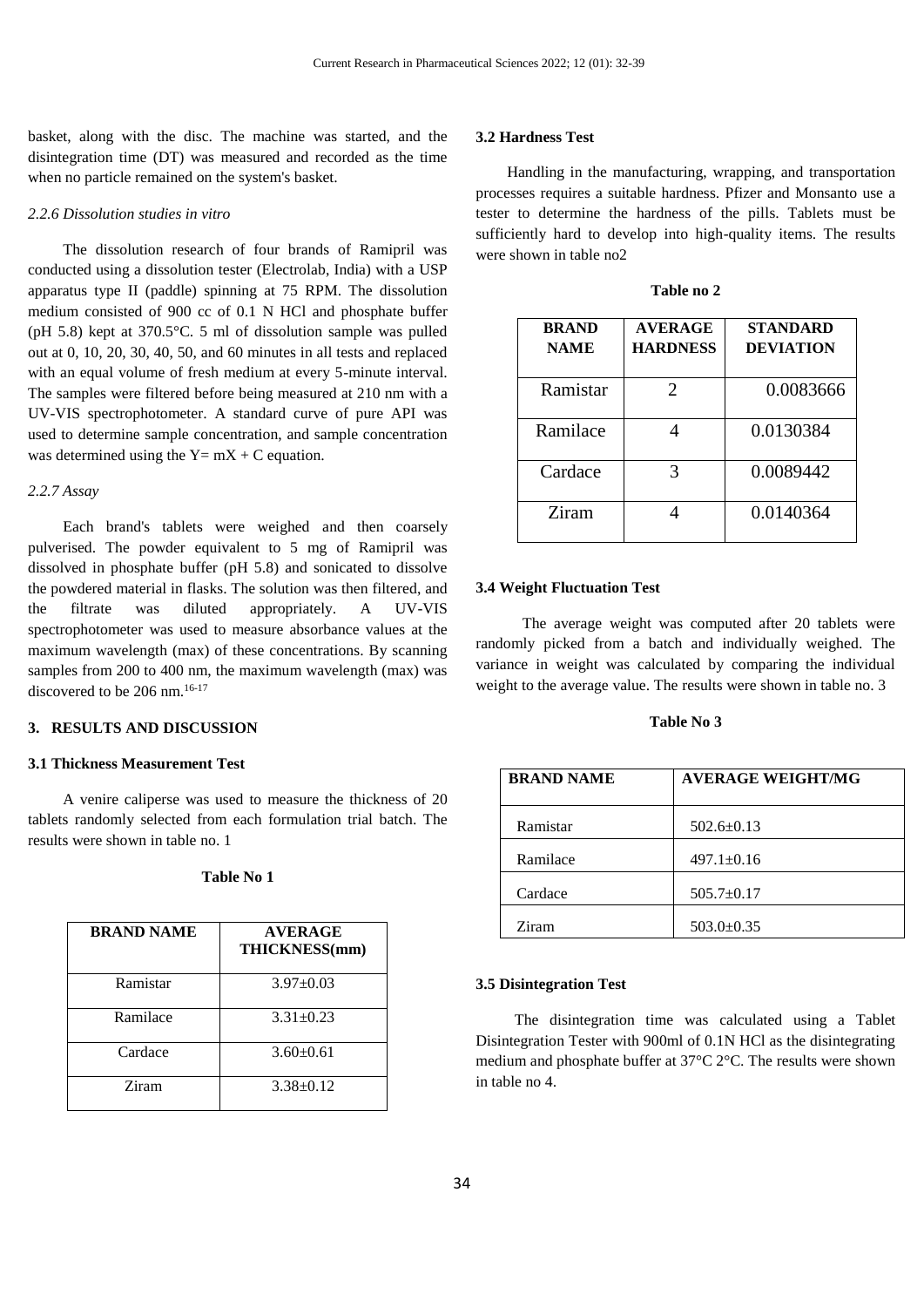| <b>Brand Name</b> | <b>Disintegration time/minutes</b> |
|-------------------|------------------------------------|
| Ramistar          | 5 min 20 sec                       |
| Ramilace          | $30 \text{ sec}$                   |
| Cardace           | 3 min 40 sec                       |
| Ziram             | $30 \text{ sec}$                   |
|                   |                                    |

**Table No 4**

#### **3.6 Conduct a Dissolution Test**

 The capsules were filled with the pure medication, produced PM, and SD, and the in vitro dissolving test was performed. Throughout the in vitro study, the disso apparatus (as per USP XXIII specifications) and application of a paddle stirrer were used to maintain a PH of 1.2 at a temperature of 37 0.5oC (using 0.1 N Hydrochloric acid). Sink conditions were maintained while a sample of 5 ml of dissolution media was taken every 5 minutes till 45 minutes. Filters with a pore size of 0.45 m were used to filter these aliquots. The absorbance of these filtered samples at 258nm after suitable dilution with 0.1N HCl was measured to determine drug release by individual formulation. The amount of Ramipril released (percentage) was calculated, and a figure 1 was shown against time. The results were shown in table no. 5.

## **Table No 5**

| <b>Time</b> |       | <b>Cumulative %drug release</b> |       |           |  |
|-------------|-------|---------------------------------|-------|-----------|--|
| (min)       | RA    | <b>RB</b>                       | RC    | <b>RD</b> |  |
| $\theta$    | 0     | $\Omega$                        |       |           |  |
| 10          | 0.630 | 0.611                           | 0.612 | 0.633     |  |
| 20          | 0.608 | 0.569                           | 0.601 | 0.591     |  |
| 30          | 0.618 | 0.569                           | 0.584 | 0.596     |  |
| 40          | 0.560 | 0.519                           | 0.535 | 0.544     |  |
| 50          | 0.527 | 0.532                           | 0.549 | 0.539     |  |
| 60          | 0.517 | 0.514                           | 0.491 | 0.572     |  |

#### **3.7 Assay**

 Analysis of drug potency in tablets confirms the existence of the drug in dosage form, as well as its stability. Table 6 shows that the active content of all the brands ranged from 100.4 percent (brand-C) to 99.6 percent (brand-D) (brand-B). The results show that the content of active moiety in two brands, A and D, was 99.2 percent and 98.8 percent, respectively, and was within the USP specification of 100-10 percent, with the exception of one brand (D), which was out of specification.



**Figure 1**

#### **Table No 6**

| S.                      | Drug        | Concen       | Absor-                | Label | <b>Amout</b> | $\frac{0}{0}$ |
|-------------------------|-------------|--------------|-----------------------|-------|--------------|---------------|
| $\bf No$                | <b>Name</b> | -tration     | bance                 | Claim | <b>Deter</b> | assay         |
|                         | (Brand)     | $(\mu g/ml)$ | <b>206nm</b>          | (mg)  | mined        |               |
| 1                       | Ramistar    |              | $8 \mu g/ml$ 0.4060   | 2.5mg | 2.48         | 99.2          |
|                         |             |              |                       |       |              | $\%$          |
| $\overline{2}$          | Ramilace    |              | 8 μg/ml 0.3740        | 2.5mg | 2.49         | 99.6          |
|                         |             |              |                       |       |              | $\%$          |
| $\mathbf{3}$            | Cardace     |              | $8 \mu g/ml \ 0.4074$ | 2.5mg | 2.51         | 100.4         |
|                         |             |              |                       |       |              | %             |
| $\overline{\mathbf{4}}$ | Ziram       |              | $8 \mu g/ml$ 0.4128   | 2.5mg | 2.47         | 98.8          |
|                         |             |              |                       |       |              | $\%$          |

#### **3.8 UV Spectrophotometric Absorbance**

#### *3.8.1 ramistar absorbance spectrum and calibiration curve:*

 The stock solution for testing the absorbance at max 206 nm is prepared with 0.1 N hydrochloric acid as the medium. The standard curve was generated using concentrations in multiples of 2  $g/ml$  (Range 2, 4, 6, 8,10  $g/ml$ ) and UV- Spectrophotometer absorbance. The results were shown in table no 7. whereas figure 2 shows the spectrum and calibration graph.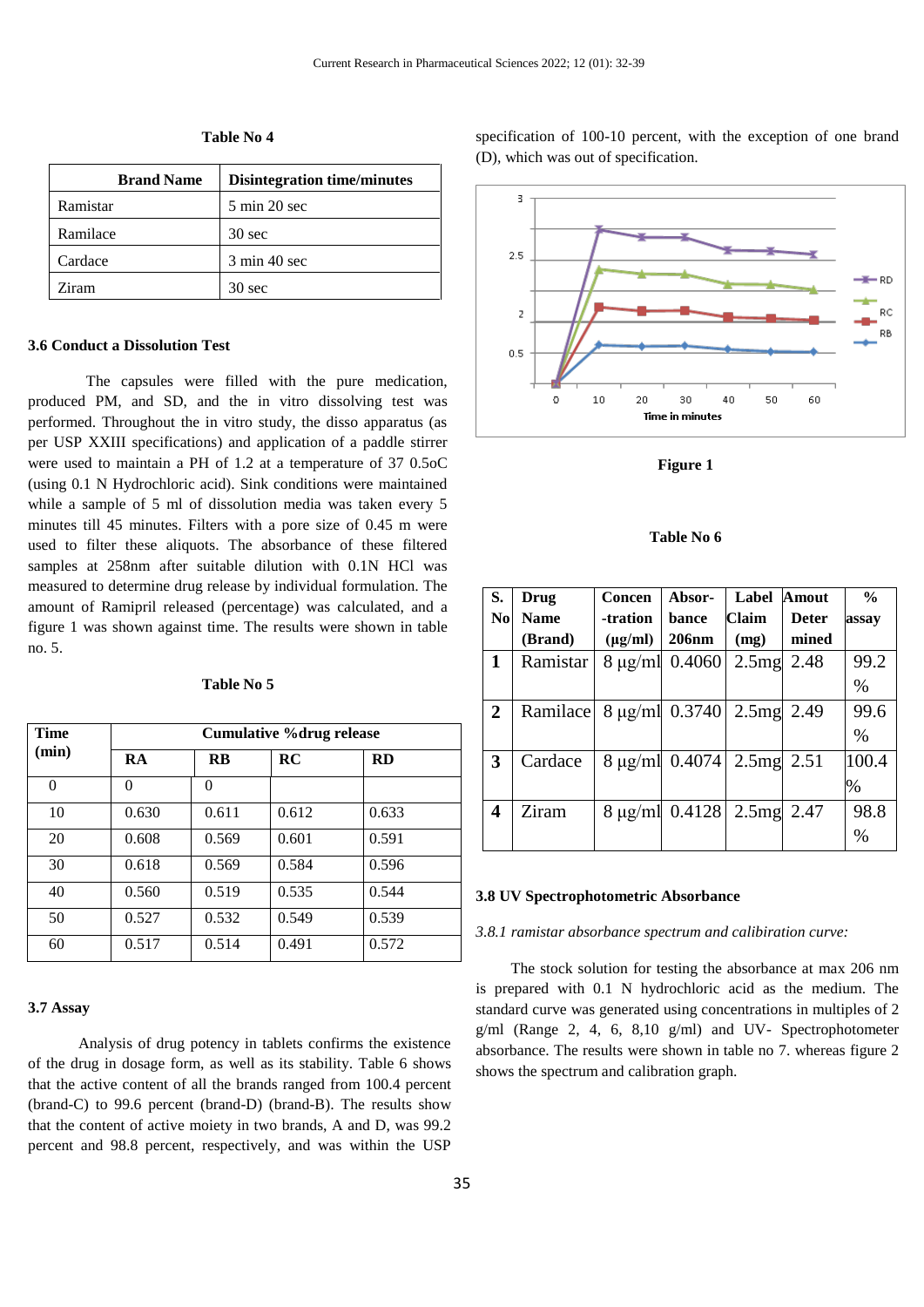

 **Figure No 2. (a) UV-Spectrum for Ramistar**

| S.No | Conc. $(\mu g/ml)$                    | <b>Absorbance</b>  |
|------|---------------------------------------|--------------------|
| 1    | 2                                     | 0.374              |
| 2    | 4                                     | 0.385              |
| 3    | 6                                     | 0.390              |
| 4    | 8                                     | 0.406              |
| 5    | 10                                    | 0.417              |
| 6    | <b>Slope</b>                          | $0.0107x + 0.3623$ |
|      | <b>Corelation</b><br><b>Coefficet</b> | 0.9792             |

**Table No 7: Calibration data**



**Figure No 2 : (b) Calibration Curve of Ramistar**

# *3.8.2 Ramilace Absorbance Spectrum and Calibration Curve*

 The stock solution for testing the absorbance at max 206 nm is prepared with 0.1 N hydrochloric acid as the medium. The standard curve was generated using concentrations in multiples of 2 g/ml (Range 2, 4, 6, 8, 10 g/ml) and UV- Spectrophotometer absorbance. The results were shown in table no 8. Whereas Figure 3 shows the spectrum and calibration graph.



 **Figure No: 3 (a) UV-Spectrum for Ramilace**

# **Table No 8: Calibration Data**

| S.No           | Conc. $(\mu g/ml)$       | Absorbance |
|----------------|--------------------------|------------|
|                | $\overline{c}$           | 0.345      |
| $\overline{2}$ | 4                        | 0.355      |
| 3              | 6                        | 0.364      |
| 4              | 8                        | 0.373      |
| 5              | 10                       | 0.382      |
| 6              | <b>Slope</b>             | 0.0046x    |
|                |                          | 0.3362     |
|                | Co relation Co efficient | 0.9995     |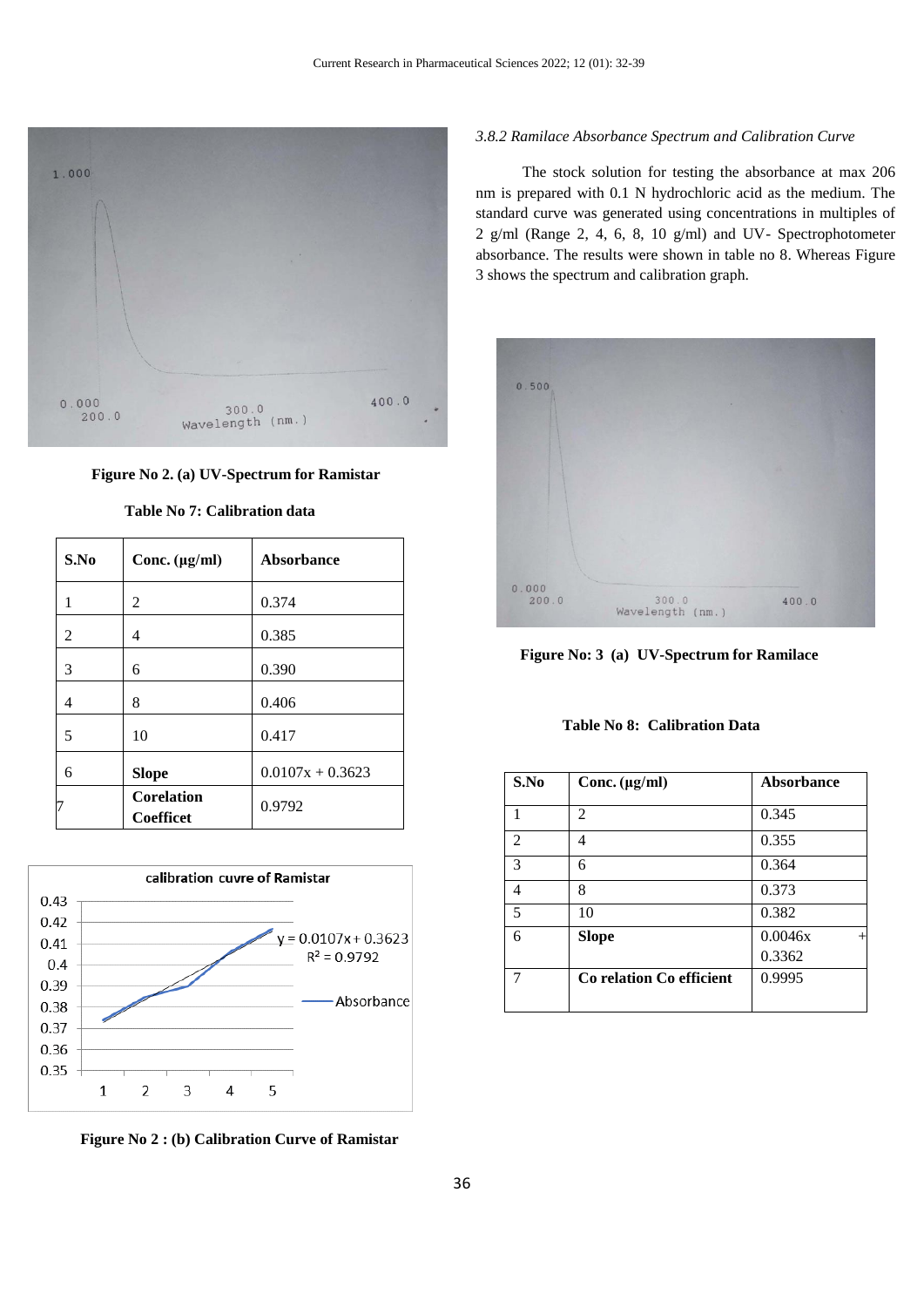

**Figure No:3 (b) Calibration Curve of Ramilace**

#### *3.8.3 Cardace absorbance spectrum and calibration curve*

 The stock solution for testing the absorbance at max 206 nm is prepared with 0.1 N hydrochloric acid as the medium. The standard curve was generated using concentrations in multiples of 2 g/ml (Range 2, 4,6,8,10 g/ml) and UV- Spectrophotometer absorbance. The results were shown in table no 9 whereas Figure 4 shows the spectrum and calibration graph.



**Figure No :4(a) UV-Spectrum for Cardace**

#### *3.8.4 ziram's absorbance spectrum and calibration curve*

 The stock solution for testing the absorbance at max 206 nm is prepared with 0.1 N hydrochloric acid as the medium. The standard curve was generated using concentrations in multiples of 2 g/ml (Range 2, 4,6,8,10 g/ml) and UV- Spectrophotometer absorbance. The results were shown in table no10. whereas Figure 5 shows the spectrum and calibration graph.

| Table No 9: calibration data |
|------------------------------|
|------------------------------|

| S.No | Conc. $(\mu g/ml)$              | <b>Absorbance</b>  |
|------|---------------------------------|--------------------|
|      | 2                               | 0.3722             |
| 2    | 4                               | 0.3858             |
| 3    | 6                               | 0.399              |
| 4    | 8                               | 0.412              |
| 5    | 10                              | 0.4552             |
| 6    | <b>Slope</b>                    | $0.0096x + 0.3472$ |
| 7    | Co relation Co efficient 0.9123 |                    |



**Figure No : 4 (b) Calibration curve of Cardace**



**Figure No: 5 (a) UV-Spectrum for Ziram**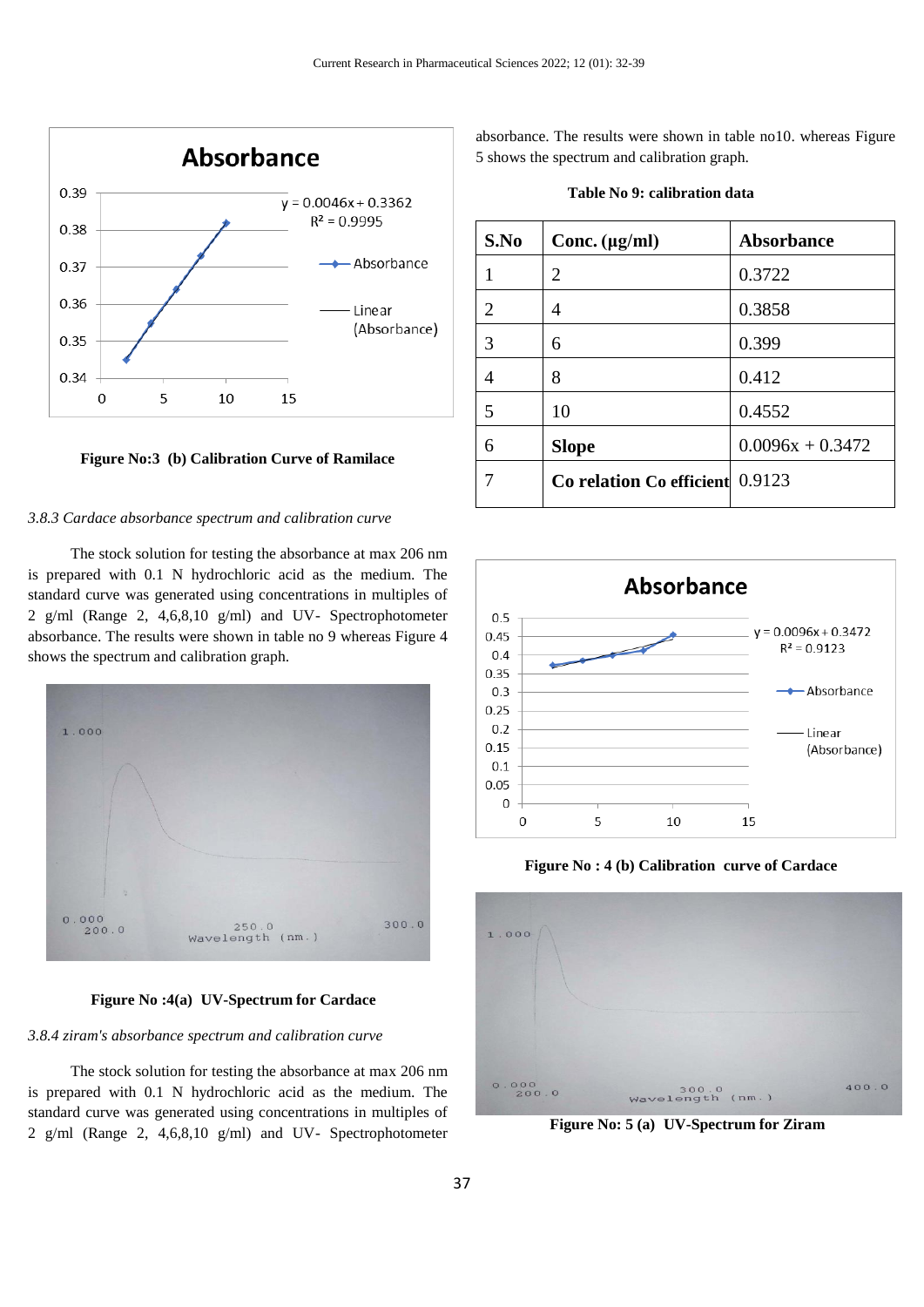| S.NO | Conc. $(\mu g/ml)$            | <b>Absorbance</b> |
|------|-------------------------------|-------------------|
| 1    | 2                             | 0.3784            |
| 2    | 4                             | 0.3882            |
| 3    | 6                             | 0.3983            |
| 4    | 8                             | 0.4085            |
| 5    | 10                            | 0.4183            |
| 6    | <b>Slope</b>                  | $0.005x + 0.3683$ |
|      | <b>Corelation Coefficient</b> | 0.9999            |

**Table No 10: Calibration Data**



**Figure No :5 (b) Calibration Curve of Ziram**

#### **4. CONCLUSION**

 The Ramipril tablets utilised in this study were all within their expiration dates. All tablets had a three-year shelf life from the date of manufacture on the label. To assess quality parameters, all tablets were put through a series of tests. The physical looks of all pills from different brands show no irregularities. The correct quality status of ramipril pills was determined. The marketed sample of Ramipril tablets was analysed for this purpose using accepted procedures and apparatus. All of the study's parameters were found to be within the Pharmacopoeial limit. As a result of these findings, we can conclude that Ramipril products sold in Salem meet the quality criteria required for therapeutic efficacy. All of the brands have demonstrated that their products meet the specified specifications in terms of quality. According to the findings of this investigation, samples produced by lower-ranked companies are also of high quality and meet official requirements. This research will assist the Drug Control Authority in determining the quality of Ramipril tablets sold in Salem.

#### **5. ACKNOWLEDGMENT**

 All authors are thankful to the management, Sri Vijay Vidyalaya College of Pharmacy, Dharmapuri for providing the necessary facilities to accomplish the research work

#### **REFERENCES**

- 1. [Depalmo Galli Angeli](https://pubmed.ncbi.nlm.nih.gov/?term=Angeli+DG&cauthor_id=19715383) and [Carlo Trezza.](https://pubmed.ncbi.nlm.nih.gov/?term=Trezza+C&cauthor_id=19715383) Quality and stability of ramipril generics/copies versus reference ramipril (Tritace): a 3-month stability comparative study, Clin Drug Investig. 2009; 29(10): 667-76.
- 2. M. Hareesh reddy and Dr. Sambasiva Rao. A comprehensive review of pharmacological and Therapeutical activities of Anti- hypertensive drug Ramipril, Hyderabad. IAJPS 2017; 4 (11), 3951-3953.
- 3. Pilote L, Abrahamowicz M, Behlouli H, Eisenberg M, Humphries K, Tu jv 2008 Effect of different angiotensin- converting –enzyme inhibitors on mortality among elderly patients with congestive heart failure". CMAJ. 2008; 178 (10); 1306-12.
- 4. Remuzzi, Giuseppe, Prevention and Treatment of Diabetic Renal Disease in Type 2 Diabetes: The BENEDICT study". Journal of the American Society of Nephrology. 2006; 2.14 (5): 590-597.
- 5. Peters DH, Frampton JE, "Ramipril, an updated review of its Therapeutic use in essential hypertension and heart failure". Drugs. 1995; 49 (3):440-66.
- 6. Effect of ramipril on mortality and morbidity of survivors of acute myocardial infarction with clinical evidence of heart failure. The acute infarction ramipril efficiency (AIRE) study investigators". Lancet. 342 (8875)
- 7. Yusuf S, Teo KK, Pogue J, et al. Telmisatran, ramipril, or both in patients at high risk for vascular events". N. Engl. J.Med.2008; 356 (15):1547-59.
- 8. Kotake T, Kosugi S, Takimoto T, Nakata S, Shiga J, Nagate Y, Nakagawa T, Take H, Katagiri S, Intravascular large B-cell lymphoma